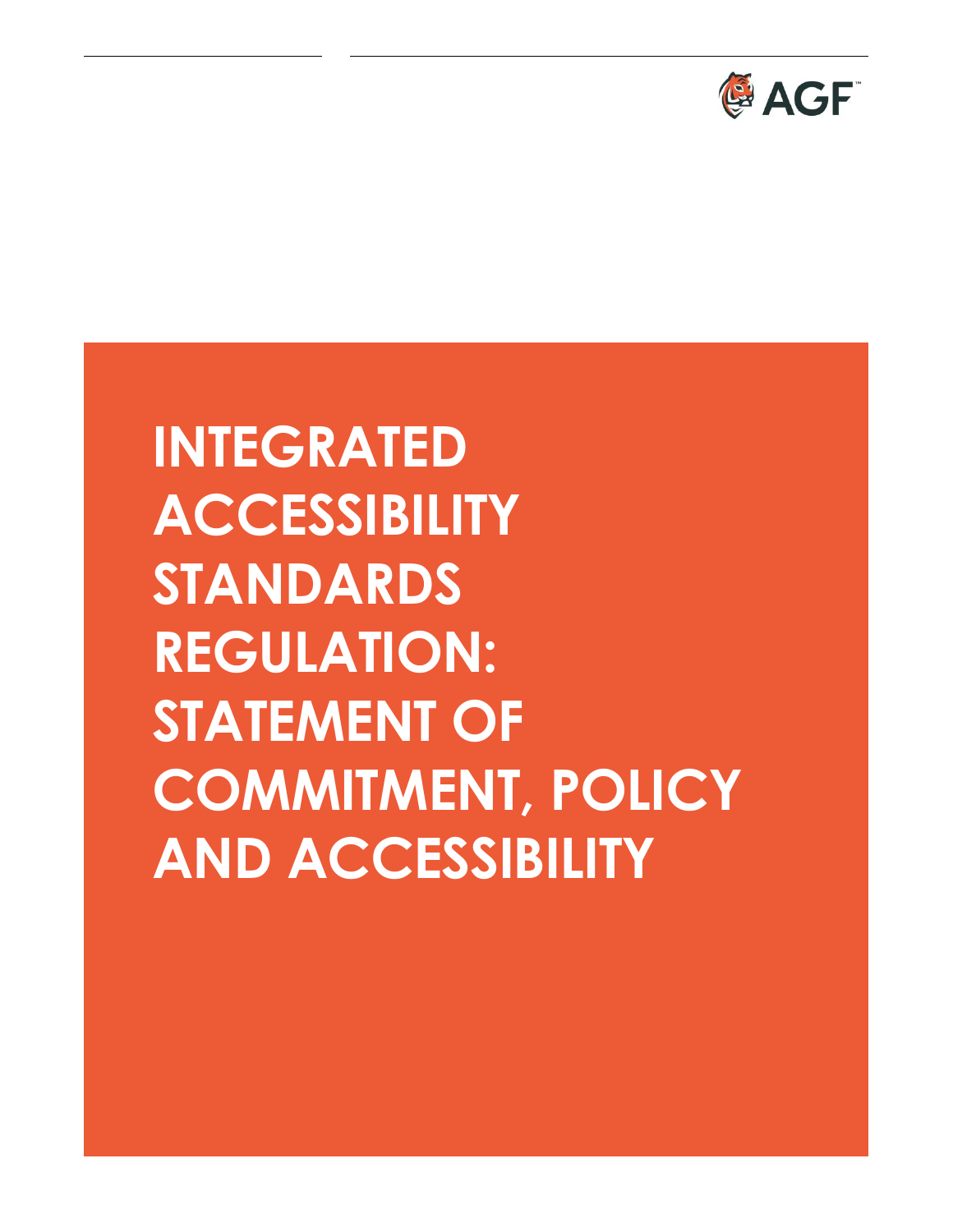

This policy and plan formalizes the commitment of AGF Management Limited ("AGF") to accessibility, and outlines those steps that AGF will take to remove barriers and improve opportunities for people with disabilities through compliance with the Integrated Accessibility Standards Regulation (the "**Integrated Standard**").

## **1. STATEMENT OF COMMITMENT:**

AGF is committed to treating all people in a way that allows them to maintain their dignity and independence. AGF believes in integration and equal opportunity, is committed to meeting the needs of people with disabilities in a timely manner, and will do so by preventing and removing barriers to accessibility and meeting the accessibility requirements under the *Accessibility for Ontarians with Disabilities Act, 2005*.

# **2. POLICY AND PLAN:**

#### **General:**

AGF does and will continue to provide training on the requirements of the Integrated Standard and on the Ontario Human Rights Code as it relates to people with disabilities. AGF takes and will continue to take the following steps to ensure that training is provided to all of our employees, volunteers and those persons who develop our policies and provide goods, services of facilities by:

- developing and consolidating training materials that address the requirements of the Integrated Standard, including information about achieving accessibility by 2025 and on the disabilityrelated regulations obligations under the *Human Rights Code*;
- reviewing the duties of those individuals that require training, and tailoring the training to be appropriate for such duties;
- scheduling the training such that it is delivered annually to all current employees, consultants and volunteers;
- delivering the training via a method that is appropriate for the audience and the needs of AGF;
- keeping a record detailing those employees that were trained and when; and
- ensuring that new employees are trained as soon as practicable after being hired and when AGF's accessibility policies change.

At this time, AGF does not utilize kiosks. However, should the use of kiosks become a part of AGF's business in the future, we will ensure that our employees consider the needs of people with disabilities when designing, procuring or acquiring self-service kiosks.

#### **Information and Communication:**

AGF is committed to meeting the communication needs of people with disabilities. We will consult with people with disabilities to determine their information and communication needs.

As of January 1, 2015 AGF has ensured and will continue to ensure that our existing processes for receiving and responding to feedback are accessible to people with disabilities upon request by:

 providing multiple methods for feedback, such as in writing or via email, telephone or in person; and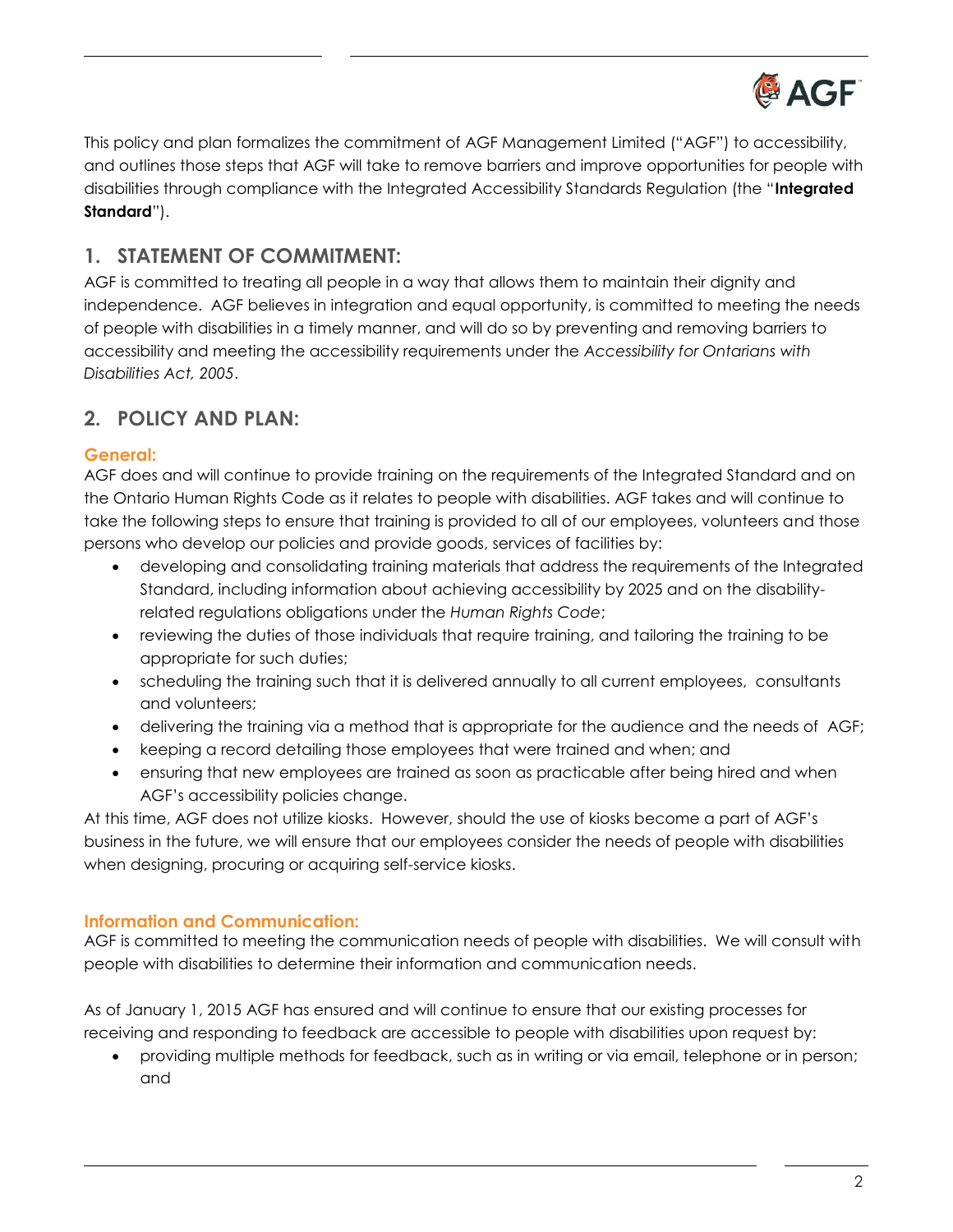

 considering and implementing those accessible formats or communication supports required elsewhere in the Integrated Standard.

As of January 1, 2016 AGF has ensured and will continue to ensure that, upon request, we will provide or arrange for the provision of publicly available information that is in respect of our goods, services or facilities in an accessible format and at a cost that is not more than that charged to others by :

- consulting with the person making the request to determine the most appropriate accessible format or communication support, given the needs of the person, whether the content is convertible and AGF's capability;
- providing the accessible format or communication support in a timely manner and at no additional cost; and
- notifying the public about the availability of accessible formats and communication supports.

As of January 1, 2012**,** AGF has enacted a process to provide its customers and clients with publicly available emergency procedures, plans or public safety information in an accessible way, as soon as practicable upon request.

As of January 1, 2014 AGF has committed to meeting the communication needs of people with disabilities, and has ensured and will continue to ensure that all of its new websites and content on those sites conform to WCAG 2.0, Level A by:

- liaising with our Information Technology department to determine whether the website(s) are compliant;
- determining whether the Information Technology department can upgrade the website and content internally, or if third party assistance is required; and

AGF will ensure that all websites and content conform with WCAG 2.0, Level AA by January 1, 2021, by:

- liaising with our Information Technology department to determine whether the website is compliant;
- determining whether the Information Technology department can upgrade the website and content internally, or if third party assistance is required; and

#### **Employment:**

AGF is committed to fair and accessible employment practices and as of January 1, 2016 we have and will continue to ensure that our employment practices support our commitment by:

- notifying the public and our staff that we will accommodate people with disabilities during the recruitment process, either through our website, via a recruiter or the applicable job posting, as applicable;
- notifying job applicants, when they are individually selected to participate in an assessment or selection process, that accommodations are available upon request in relation to the materials or processes to be utilized;
- consulting with job applicants who request accommodation to support them through the recruitment, selection and/or assessment process and take into account their needs, so that the accommodations provided are effective; and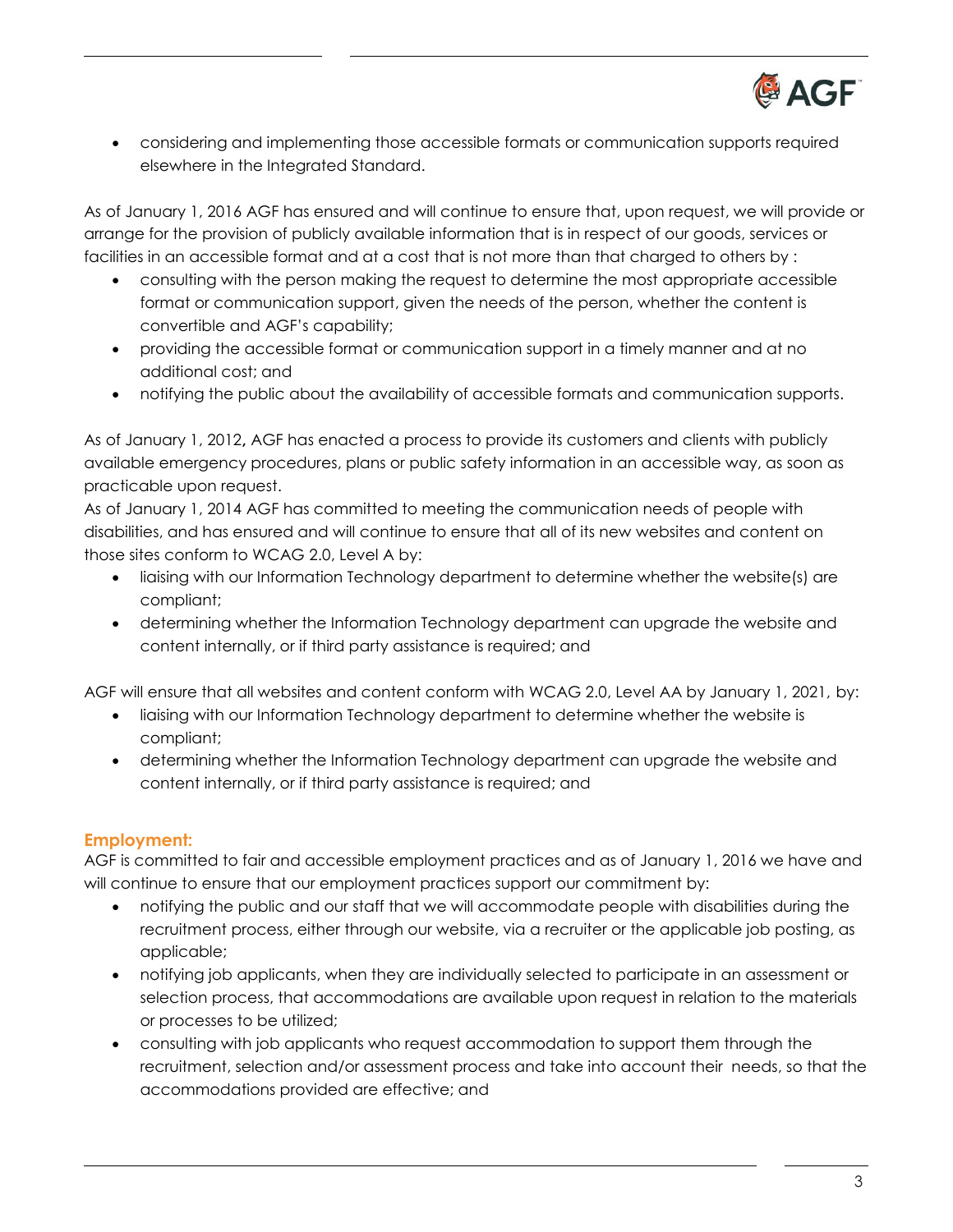

 notifying the successful applicant of AGF's policies for accommodating our employees with disabilities.

As of January 1, 2016, AGF has informed and will continue to inform our employees of the policies used to support employees with disabilities, including, but not limited to, policies on the provision of job accommodations that take into account an employee's accessibility needs due to disability, by:

- consulting with our employees with disabilities to determine those accessible formats or communication supports that may be of assistance, and how such accommodation may be provided; and
- providing the information as soon as practicable after commencement of employment, and updates whenever there is a change to the policies.

As of January 1, 2012, AGF has provided individualized workplace emergency response information to our employees with disabilities, if the disability is such that the individualized information is necessary and AGF is aware of the need for accommodation.

As of January 1, 2016, AGF developed and put in place a process for the creation of individual accommodation plans for those employees that have been absent from work due to a disability. This process has been implemented by:

- considering how employees with disabilities will participate in the development of their accommodation plan and what the plans may include;
- establishing where the plans will be stored and what steps will be taken to protect the privacy of employee information; and
- determining when and how the individual accommodation plans will be reviewed and updated.

As of January 1, 2016, AGF developed and put in place a documented return to work process for those employees that have been absent from work due to a disability and require disability-related accommodation in order to return to work. This process outlines the steps that AGF will take to facilitate the return to work of the applicable employees and the use of individual documented accommodation plans.

As of January 1, 2016 AGF has ensured that it takes into account the accessibility needs of employees with disabilities (as well as their individual accommodation plans) when implementing its performance management processes, by:

- reviewing an individual's accommodation plan to understand their needs and determine whether it should be adjusted to improve job performance;
- providing performance-management related documents in accessible formats; and
- providing informal and formal coaching and feedback in a manner that takes in account an employee's disability.

As of January 1, 2016 AGF has taken into account and will continue to take into account the accessibility needs of its employees with disabilities (as well as their individual accommodation plans) when providing career development, advancement, or redeployment.. This may occur through the consideration of what accommodations employees with disabilities may need to succeed elsewhere